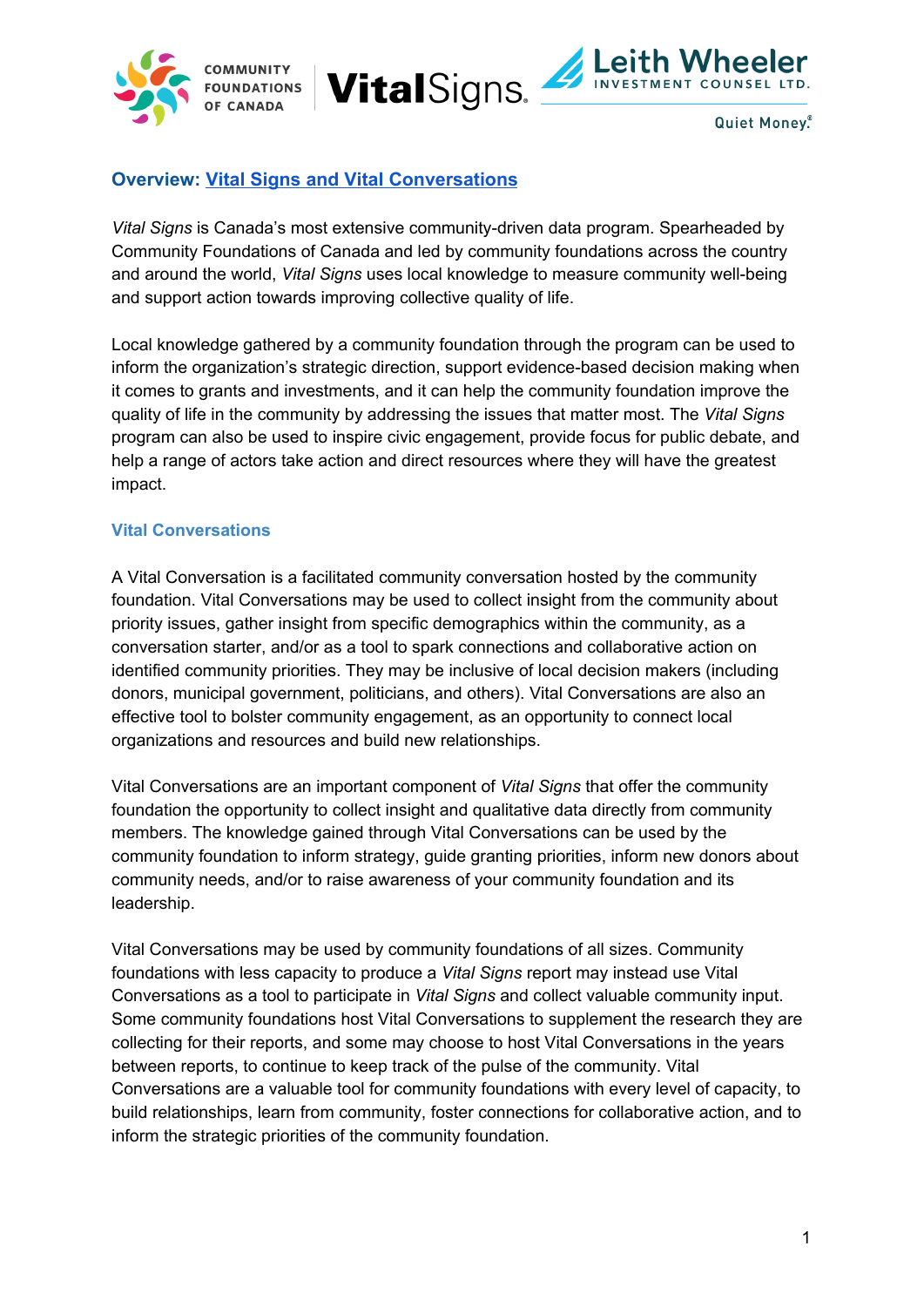## **[Vital Conversations powered by Leith Wheeler](https://www.communityfoundations.ca/vital-conversations-powered-by-leith-wheeler/)**

Inspired by the value that Vital Conversations are bringing to communities across the country, Community Foundations of Canada's national *Vital Signs* partner, Leith [Wheeler](https://www.communityfoundations.ca/vital-conversations-powered-by-leith-wheeler/) [Investment](https://www.communityfoundations.ca/vital-conversations-powered-by-leith-wheeler/) Counsel Ltd. is providing \$10,000 in both 2020 and 2021 to support Vital [Conversations](https://www.communityfoundations.ca/vital-conversations-powered-by-leith-wheeler/) as part of their multi-year commitment to the *Vital Signs* program.

We are excited to announce an opportunity for community foundations to apply to receive a grant of up to \$1,000 to complete a Vital Conversation in their community this year.

#### **Who can apply?**

Community foundations of all sizes and levels of capacity that are a part of the CFC network may apply to receive a grant of up to \$1,000. To be eligible to receive a grant for a Vital Conversation, community foundation applicants must describe in their application how they envision the event will:

- ❏ Bring community members together to discuss community priorities
- ❏ Enable learning about community needs and/or foster connections for collaborative action among community members
- ❏ Be leveraged by the community foundation in a broader sense examples could be in relation to strategic planning, informing granting priorities, informing further research and engagement, etc.
- ❏ Represent values of diversity, inclusion, and equity in the event planning and in respect to the individuals who are invited to the event

Community Foundations of Canada will evaluate the applications and preference will be given to community foundations who meet the above criteria and also:

- ❏ Have assets under \$20 million
- ❏ Have never participated in *Vital Signs* (including through a Vital Conversation) before
- ❏ Will use the Vital Conversation to inform the strategic direction of the foundation
- ❏ Are using the Vital Conversation to engage with a specific demographic in their community they have not yet engaged with, or which is under-served and/or marginalized
- ❏ CFC will also consider geographic distribution across Canada when determining the grant allocations

## **Timeline**

- ❏ **March 3** CFC begins to accept applications from community foundations
- ❏ **March 24** the deadline to submit an application
- ❏ **April 3** CFC informs applicants of the outcome of its evaluation and process cheque payments for selected community foundations
- ❏ **April - December** Vital Conversations take place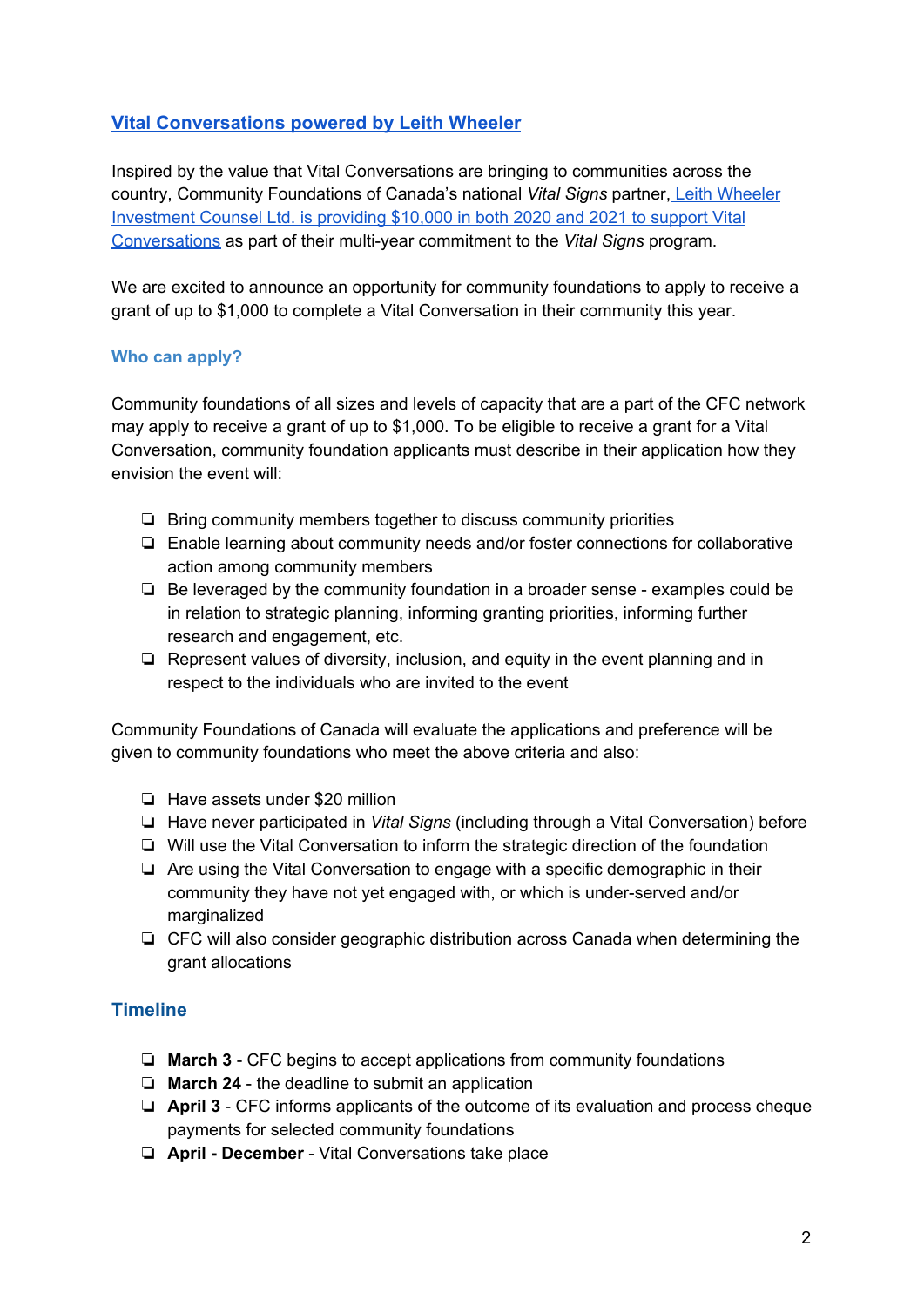❏ **January 2021** - the program will be offered for the 2021 calendar year as well. Stay tuned for updates!

## **How to apply**

To apply for a grant through the program, community foundations must complete and submit an **[Application](https://forms.gle/Yo3mEZMwu6kLuh8d9) form** by **Tuesday March 24th at 5 pm PT**. The questions on the application are listed below for information as you prepare to apply.

#### **Application text**

About you

- 1. What is your name?
- 2. Which community foundation are you representing?
- 3. What is the size of assets held by your community foundation?

**Vital Signs** 

- 4. Has your community foundation ever engaged in *Vital Signs* before? If so, how? (i.e. through a report, Vital Conversation, Vital Brief and/or Vital Topic)
- 5. When do you anticipate hosting the event? (estimations are helpful!)
- 6. What do you hope to gain, or learn, from the Vital Conversation?
- 7. How does the community foundation anticipate using the knowledge gained from the event?

Other considerations

- 8. How do you plan to incorporate the values of diversity, inclusion, and equity in the planning and hosting of your event?
- 9. If you are awarded a grant, do you commit to following the acknowledgement guidelines, as outlined in the Overview document?

## **Acknowledgement Guidelines**

Community foundations that receive a grant will be required to review and abide by the Acknowledgement Guidelines as outlined below:

- ❏ Acknowledge the support from Leith Wheeler Investment Counsel in written and visual materials, including printed material, local media releases, and at Vital Conversation events. Please use the **Acknowledgement Text** (below).
- ❏ Give equal acknowledgement. When acknowledging multiple funders or partners, feature the **Acknowledgement Text** and/or **Logo** in at least equal manner and prominence to that of any other supporter or funding party that has made a similar contribution.
- ❏ If you use social media, community foundations are encouraged to acknowledge support from Leith Wheeler Investment Counsel with at least one post per platform.
- ❏ Get in touch with a Leith Wheeler representative with an invitation to attend and make brief speaking remarks. Please get in touch with Alison Sidney at [asidney@communityfoundations.ca](mailto:asidney@communityfoundations.ca) at least 4 weeks in advance of the event to be